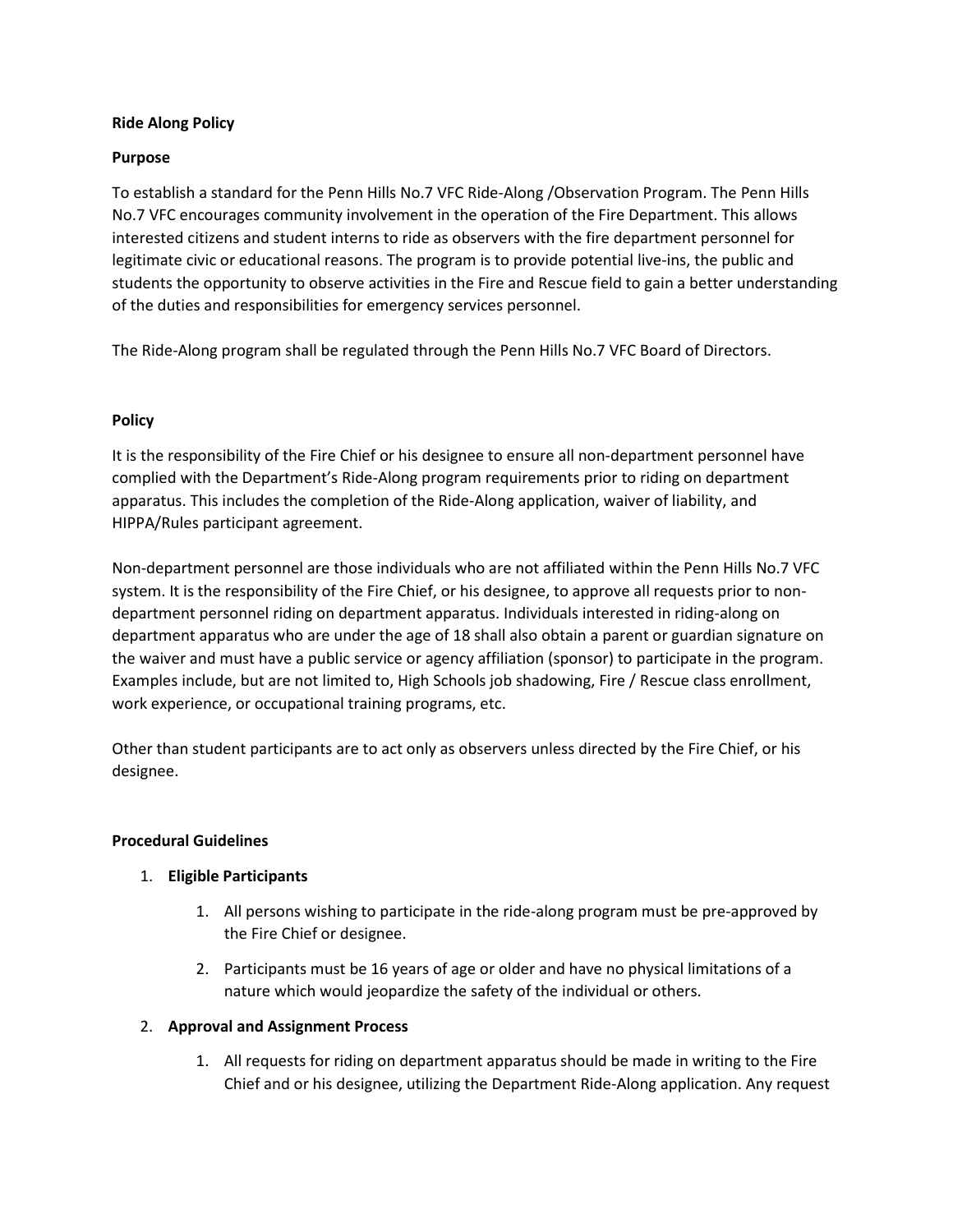should be submitted as far in advance as possible, at minimum five business days prior to the requested ride-along date.

- 2. Upon approval, the individual will be required to read and sign the Ride-Along Program HIPPA Privacy Agreement, Waiver of Liability and Rules of Conduct forms for the period the individual will be riding.
- 3. The original signed forms shall be maintained on file with the Administrative Secretary. A copy of the forms shall be forwarded to the appropriate station commander.
- 4. The Fire Chief and or his designee shall be responsible for the placement of the participant and ensure each ride-along/observer receives a safety briefing on general Safety guidelines, Infection Control, patient confidentiality and has an understanding of Rules of Conduct.
- 5. The fire department administration will maintain all records relating to the ride-along program, to include the original request and release forms of all ride-along participants for two years.

## 3. **Participant Restrictions and Responsibilities**

## 1. **Ride-Along Hours/Standards**

- 1. Emergency service observation is a twenty-four (24) hour operation. Observation hours shall be 0000 – 2400 hours.
- 2. Ride-Along/Observer(s) on the night tour; the observer will utilize the "Bunk-In" room for sleeping. After your observation has ended, you are required to remove the mattress sheets and put sheets in hamper/laundry basket.
- 3. Ride-Along/observer(s) are limited to the following Ride-Along(s) per year:
	- General Ride-Along/Observer One (1) every six (6) months
	- **Emergency Service Personnel Four (4) per year**
	- Collegiate Mentoring Programs Four (4) per year
	- EMS Students Evaluated according to student needs and requirements.

This time limit may be waived for the purposes of student / provider awareness. The Department has the authority to approve or deny any request for participation in this program, or alter such request in the best interest of the department. Students enrolled in an Emergency Medical Technician (EMT) class will be given special consideration.

> 4. With the exception of limited EMS awareness, Ride-Along participants shall act as observers, that is, they must not become physically or verbally involved in an incident, unless directed to by Fire Chief, or his designee.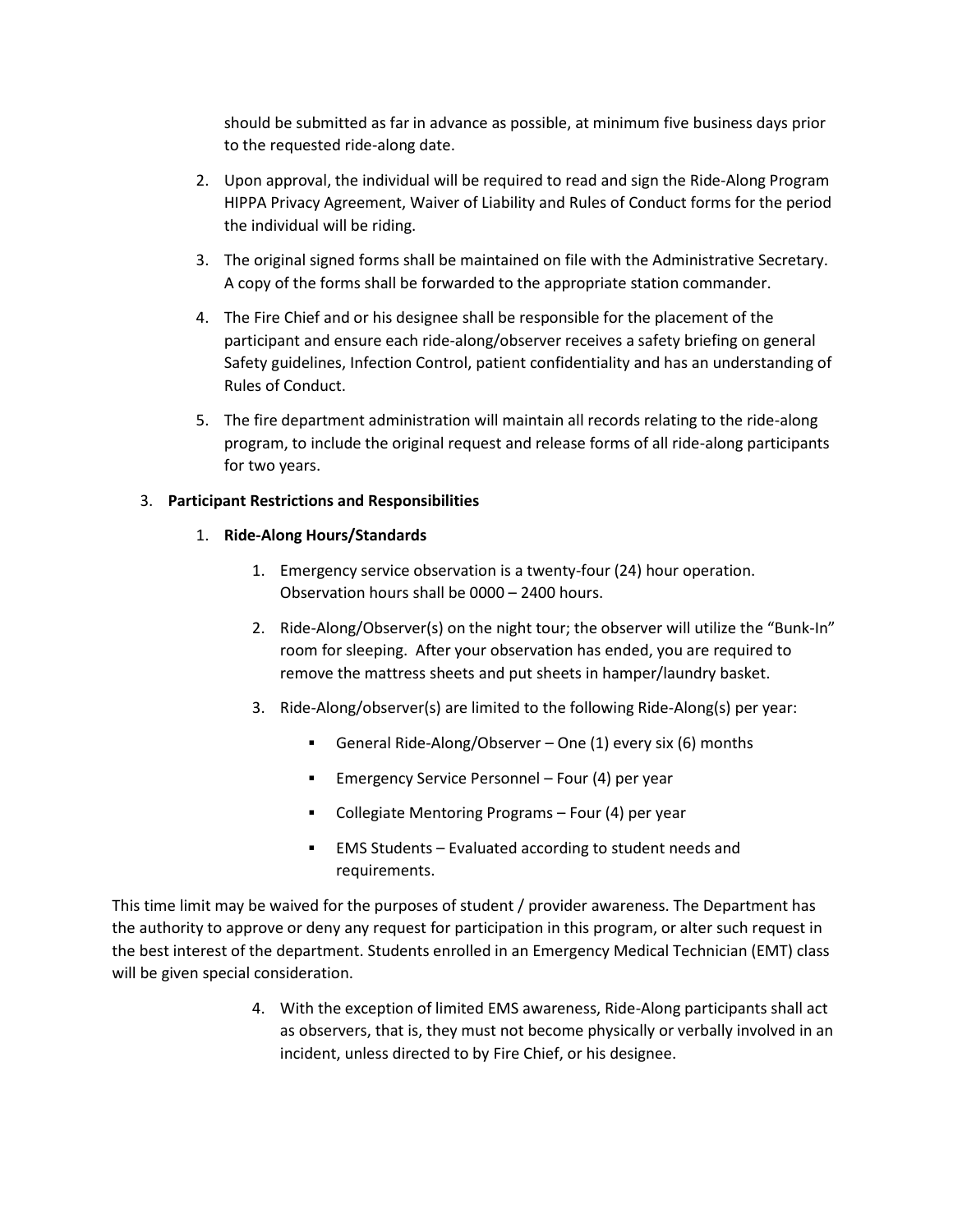- 5. Ride-Along/observer(s) shall not attempt to assist firefighters with any aspect of routine duties or emergency operations. Observer(s) shall remain in cab during initial stages of any firefighting activity to eliminate impeding operations and safety concerns.
- 6. Under no circumstances will a Ride-Along/observer be permitted to enter a building that is on fire.
- 7. The Officer in Charge (OIC), or designee, shall take reasonable care to prevent the ride-along/observer from becoming physically involved in or assisting in the following types of incidents:
	- Crime Scenes
	- Violent patients
	- Patients with known infectious diseases
	- Fireground operations
	- Situations involving or likely to involve the display or use of firearms
	- Other activities or situations that is likely to increase the participant's risk or exposure.
- 8. If the OIC, or designee, receives a potentially hazardous call or realizes they may become immediately involved in a potentially hazardous situation, the ridealong/observer should be instructed to remain in the apparatus. It is acceptable to leave the individual at the fire station.
- 9. Student/Observer under the direction of the officer in charge may assist crew members as needed with minor cleaning, re-stocking of supplies and carrying equipment to and from incidents.
- 10. Failure to follow the directions of the OIC or designee, Rules of Conduct, fire department policies and procedures will result in removal of the privilege to participate as a Ride-Along/Observer.

# 2. **Dress and Appearance**

- 1. Ride-Along/Observer shall be neat and clean in appearance. Their personal hygiene and grooming must be acceptable to the Fire Chief, or his designee. While participating in the Ride-Along Program, the Rider is, in effect, representing the Penn Hills No.7 VFC.
- 2. Ride-Along/Observer shall wear suitable attire. Dark pants and light plain shirts are recommended (no jeans). No writing or artwork is allowed on clothing, except small brand logos are acceptable. The following clothing items are prohibited: open toe shoes, sandals, high heels, shorts, tank tops, garments with offensive messages, garments that are excessively loose, and/or excessive loose jewelry with the exception of a ring and a watch.